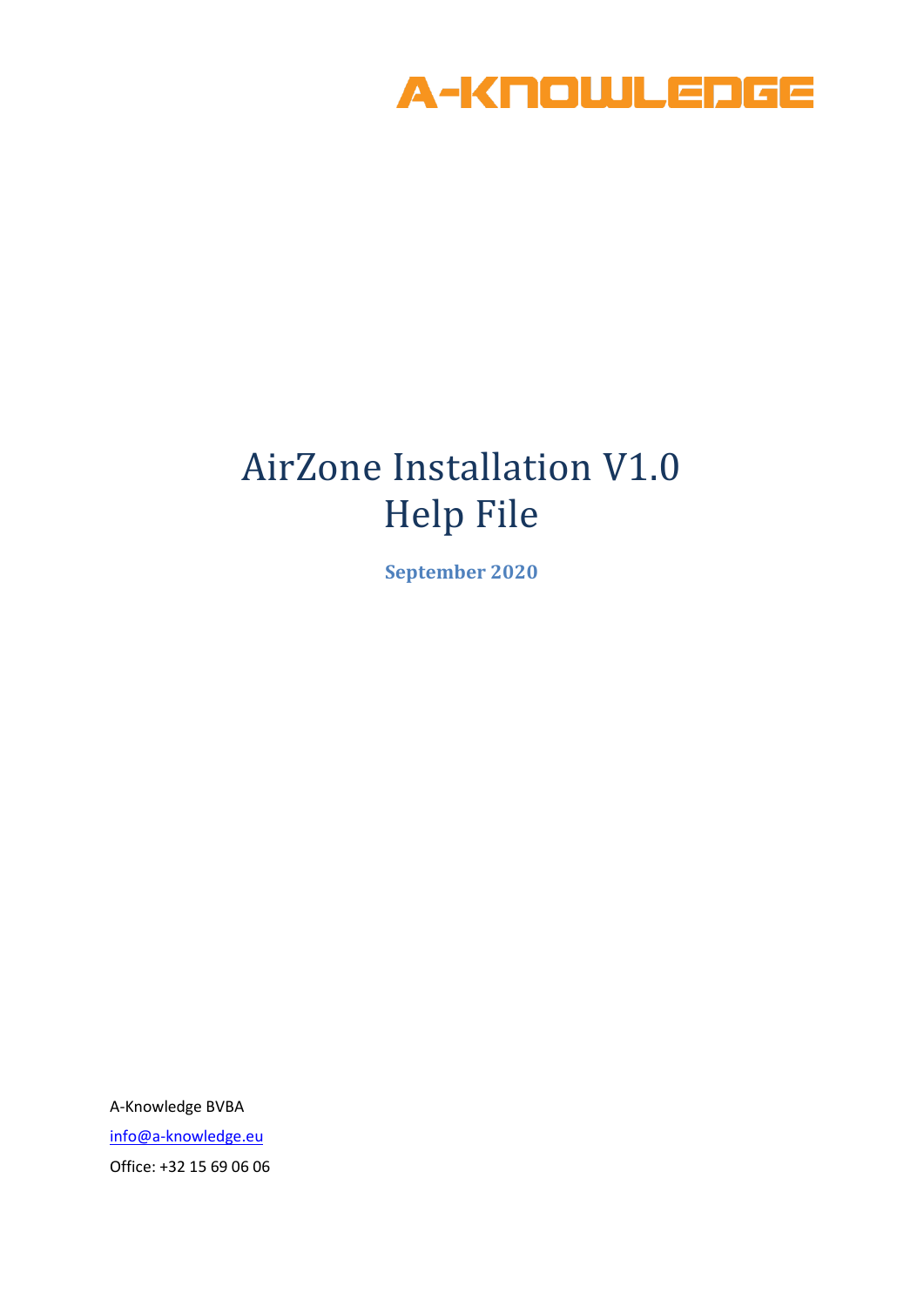

## **Document Details**

| <b>Title</b> | AirZone Installation V1.0 Help File               |
|--------------|---------------------------------------------------|
| Author       | Niko Brasseur<br>Developer<br>niko@a-knowledge.eu |
| Reference    | AirZone Installation V1.0 Help File               |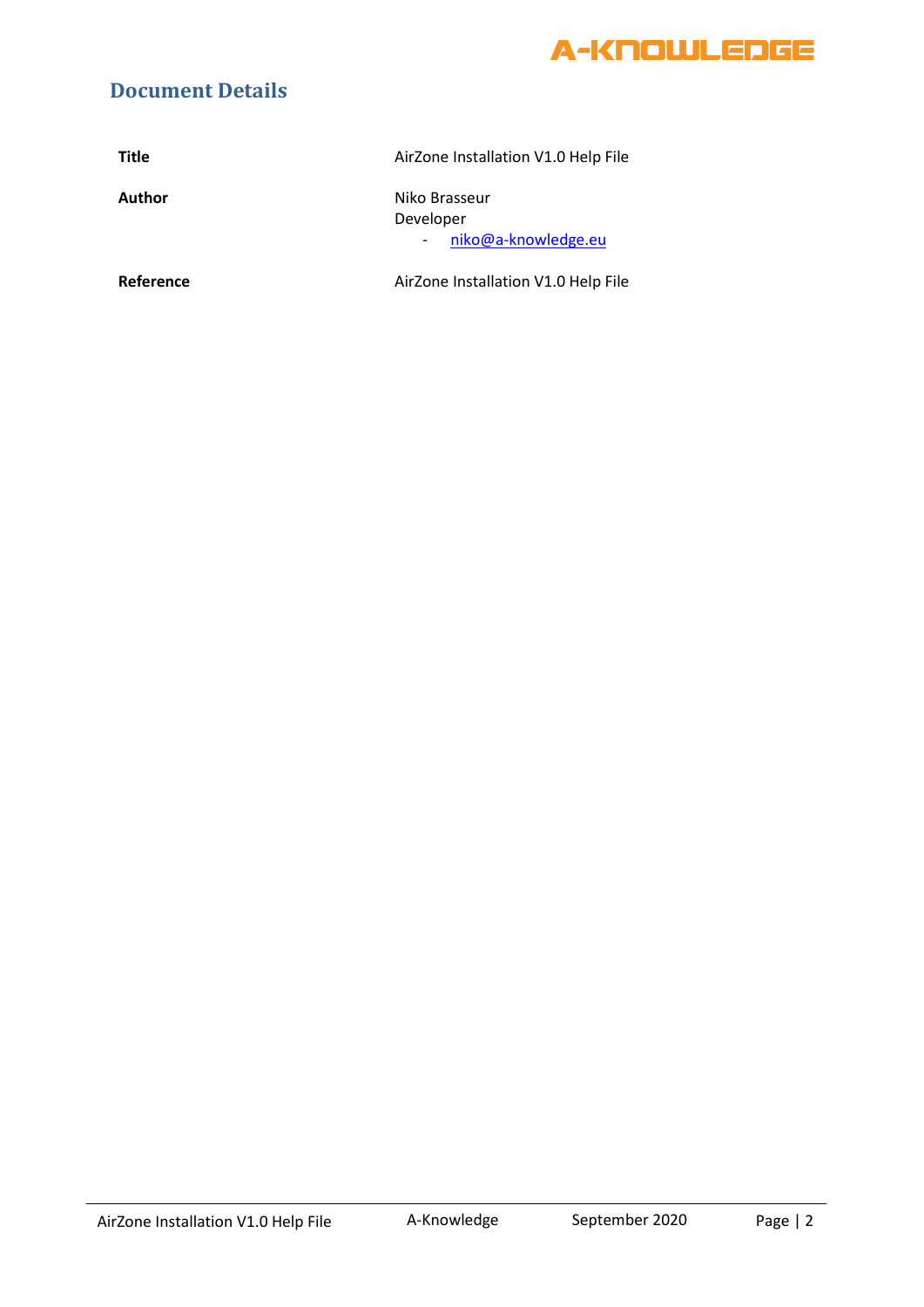## A-KNOWLEDGE

| <b>GENERAL INFORMATION</b> |                                                                                                                                                                                                                                                                                                                                                                                                                                                                                                                                                                                                                                                                                                                                                                                                                                                                                                                                                                                                                                                                                                                                                                                                                                                                                                                                                                                                                                                                                                                                                                                                                                                                                                                                                     |
|----------------------------|-----------------------------------------------------------------------------------------------------------------------------------------------------------------------------------------------------------------------------------------------------------------------------------------------------------------------------------------------------------------------------------------------------------------------------------------------------------------------------------------------------------------------------------------------------------------------------------------------------------------------------------------------------------------------------------------------------------------------------------------------------------------------------------------------------------------------------------------------------------------------------------------------------------------------------------------------------------------------------------------------------------------------------------------------------------------------------------------------------------------------------------------------------------------------------------------------------------------------------------------------------------------------------------------------------------------------------------------------------------------------------------------------------------------------------------------------------------------------------------------------------------------------------------------------------------------------------------------------------------------------------------------------------------------------------------------------------------------------------------------------------|
| <b>SIMPL WINDOWS NAME</b>  | AirZone Installation V1.0                                                                                                                                                                                                                                                                                                                                                                                                                                                                                                                                                                                                                                                                                                                                                                                                                                                                                                                                                                                                                                                                                                                                                                                                                                                                                                                                                                                                                                                                                                                                                                                                                                                                                                                           |
| <b>CATEGORY</b>            | <b>HVAC</b>                                                                                                                                                                                                                                                                                                                                                                                                                                                                                                                                                                                                                                                                                                                                                                                                                                                                                                                                                                                                                                                                                                                                                                                                                                                                                                                                                                                                                                                                                                                                                                                                                                                                                                                                         |
| <b>VERSION</b>             | V1.0                                                                                                                                                                                                                                                                                                                                                                                                                                                                                                                                                                                                                                                                                                                                                                                                                                                                                                                                                                                                                                                                                                                                                                                                                                                                                                                                                                                                                                                                                                                                                                                                                                                                                                                                                |
| <b>SUMMARY</b>             | This module is property of A-Knowledge (www.a-<br>knowledge.eu) and is provided to you per Standard License.<br>You may use any number of instances of a Standard<br>Licensed module in any number of your projects. You may<br>not use the module in any way that is not specifically<br>allowed by this Agreement. Without limiting the generality<br>of the foregoing, you may not:<br>copy, reproduce, distribute, publish or resell this<br>module, any portion of it or modified versions of<br>the module;<br>rent, lease, timeshare or sub license this module or<br>$\overline{\phantom{0}}$<br>any of its parts;<br>place this module or any of its parts on any form of<br>online or publicly accessible internet service;<br>This module is written in SIMPL# so make sure you also<br>copy the "AirZone.clz" file in your project folder.<br>Please refer to the "AirZone Demo Program" for correct<br>use. This module is only supported on 3-series control<br>systems.<br>This module is part of a series of 3 modules needed to<br>control an AirZone HVAC system with Crestron:<br>"AirZone Installation" module<br>You will need one instance of this module in your program.<br>It allows you to define the IP address and parameters of the<br>AirZone installation you are controlling.<br>"AirZone System" module<br>An AirZone installation consists out of one or more AirZone<br>systems. You will need one instance of this module per<br>AirZone system. The demo program only shows one system<br>but depending on your installation you can add more.<br>"AirZone Zone" module<br>An AirZone system consists out of one or more AirZone<br>zones. You will need one instance of this module per<br>individual AirZone |
|                            | If you encounter any problems implementing this module,<br>please don't hesitate to contact us at info@cresmods.com.<br>Your feedback is highly appreciated.                                                                                                                                                                                                                                                                                                                                                                                                                                                                                                                                                                                                                                                                                                                                                                                                                                                                                                                                                                                                                                                                                                                                                                                                                                                                                                                                                                                                                                                                                                                                                                                        |